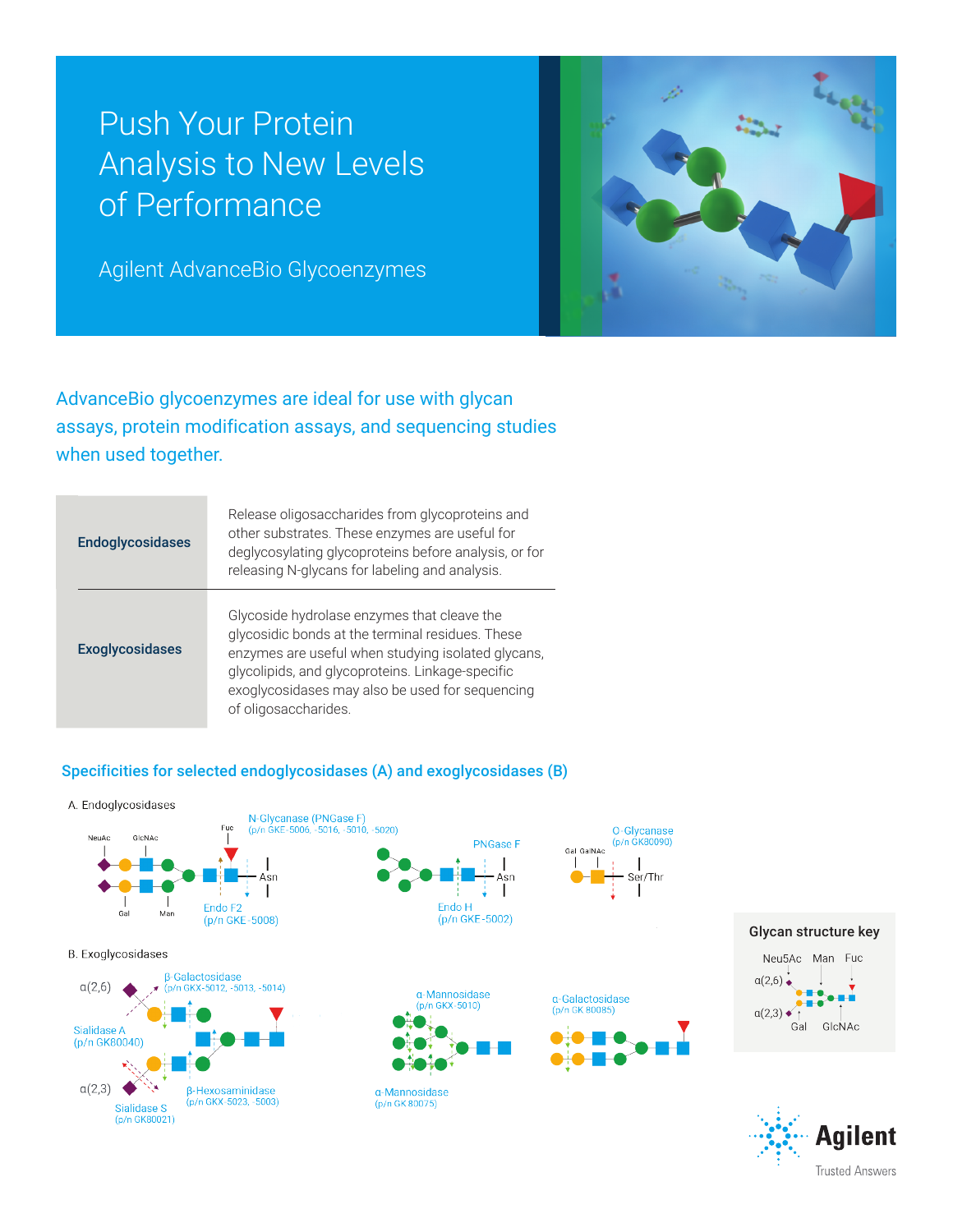# Endoglycosidases

Endoglycosidases cleave within a glycan structure. N-glycanase (PNGase F, technically an asparagine amidase) is widely used to study released glycans and to generate de-N-glycosylated protein, because it releases most intact N-glycans.

#### [View MyList](https://chem.agilent.com/common/registrationInterim.jsp?rtulid=Z2w3NDMzMTc3MjQ=)

| <b>Part Number</b>                                                                      | <b>Pack Size</b>                                               | <b>Enzyme Description</b>                  | <b>Activity/Concentration</b> | Specificity                                                                                                                              | Native/Recombinant |
|-----------------------------------------------------------------------------------------|----------------------------------------------------------------|--------------------------------------------|-------------------------------|------------------------------------------------------------------------------------------------------------------------------------------|--------------------|
| GKE-5002                                                                                | $30 \text{ mU}$                                                | Endoglycosidase H                          | $\geq 0.15$ U/ml              | Cleaves within the N.<br>N'-diacetylchitobiose (GlcNAc-GlcNAc)<br>core of high mannose and some hybrid<br>type N-glycans                 | Recombinant        |
| <b>GKE-5003</b>                                                                         | 100 mU                                                         | PNGase F                                   | $\geq 2$ U/ml                 | Releases intact N-glycans by cleaving<br>between the innermost GlcNAc and Asn                                                            | <b>Native</b>      |
| <b>GKE-5006A</b><br>GKE-5006A-05<br><b>GKE-5006B</b><br>GKE-5006B-1<br><b>GKE-5006D</b> | 100 mU<br>5 x 100 mU<br>200 mU<br>5 x 200 mU<br>1 <sub>U</sub> | N-Glycanase<br>(PNGase F)                  | $\geq$ 2.5 U/ml               | Releases intact N-glycans by cleaving<br>between the innermost GlcNAc and Asn                                                            | Recombinant        |
| <b>GKE-5008</b>                                                                         | 6 mU                                                           | Endoglycosidase F2                         | $\geq 100$ mU/ml              | Cleaves within the chitobiose<br>(GlcNAc-GlcNAc) core of high<br>mannose and biantennary complex<br>type N-glycans                       | Recombinant        |
| <b>GKE-5010B</b><br>GKE-5010B-2<br><b>GKE-5010D</b>                                     | 400 mU<br>5 x 400 mU<br>1 <sub>U</sub>                         | N-Glycanase-plus<br>(PNGase F)             | $\geq 10$ U/ml                | Releases intact N-glycans by cleaving<br>between the innermost GlcNAc and Asn                                                            | Recombinant        |
| <b>GKE-5016A</b><br>GKE-5016A-05<br><b>GKE-5016B</b><br>GKE-5016B-1<br><b>GKE-5016D</b> | 100 mU<br>5 x 100 mU<br>200 mU<br>5 x 200 mU<br>1 <sub>U</sub> | N-Glycanase<br>(PNGase F, EDTA-free)       | $\geq$ 2.5 U/ml               | Releases intact N-glycans by cleaving<br>between the innermost GlcNAc and Asn                                                            | Recombinant        |
| <b>GKE-5020B</b><br>GKE-5020B-5<br><b>GKE-5020D</b>                                     | 400 mU<br>5 x 400 mU<br>1 <sub>U</sub>                         | N-Glycanase-Ultra<br>(PNGase F, EDTA-free) | $\geq 10$ U/ml                | Releases intact N-glycans by cleaving<br>between the innermost GlcNAc and Asn                                                            | Recombinant        |
| <b>GKE-5011A</b><br><b>GKE-5011B</b>                                                    | $2$ mU<br>$10 \text{ mU}$                                      | PNGase A                                   | Lyophilized                   | Cleaves N-linked glycans from<br>glycopeptides, including glycans<br>with $a(1, 3)$ -linked core fucose as<br>seen in insects and plants | <b>Native</b>      |
| GK80090                                                                                 | $50 \text{ mU}$                                                | O-Glycanase                                | $\geq 1.25$ U/ml              | Releases unsubstituted Ser/Thr-linked<br>GalGalNAc from proteins                                                                         | Recombinant        |

#### Confidently detect low-abundance glycan species

AdvanceBio [Gly-X sample preparation](https://www.agilent.com/en/product/biopharma-hplc-analysis/glycan-analysis/glycan-preparation/advancebio-gly-x-technology) offers a high level of reproducibility and throughput, with a one-hour preparation time for [InstantPC](https://www.agilent.com/store/en_US/Prod-GX96-IPC/GX96-IPC) and two hours for [2-AB Express](https://www.agilent.com/store/en_US/Prod-GX96-2AB/GX96-2AB). What's more, InstantPC delivers improved fluorescence response and MS ionization efficiency.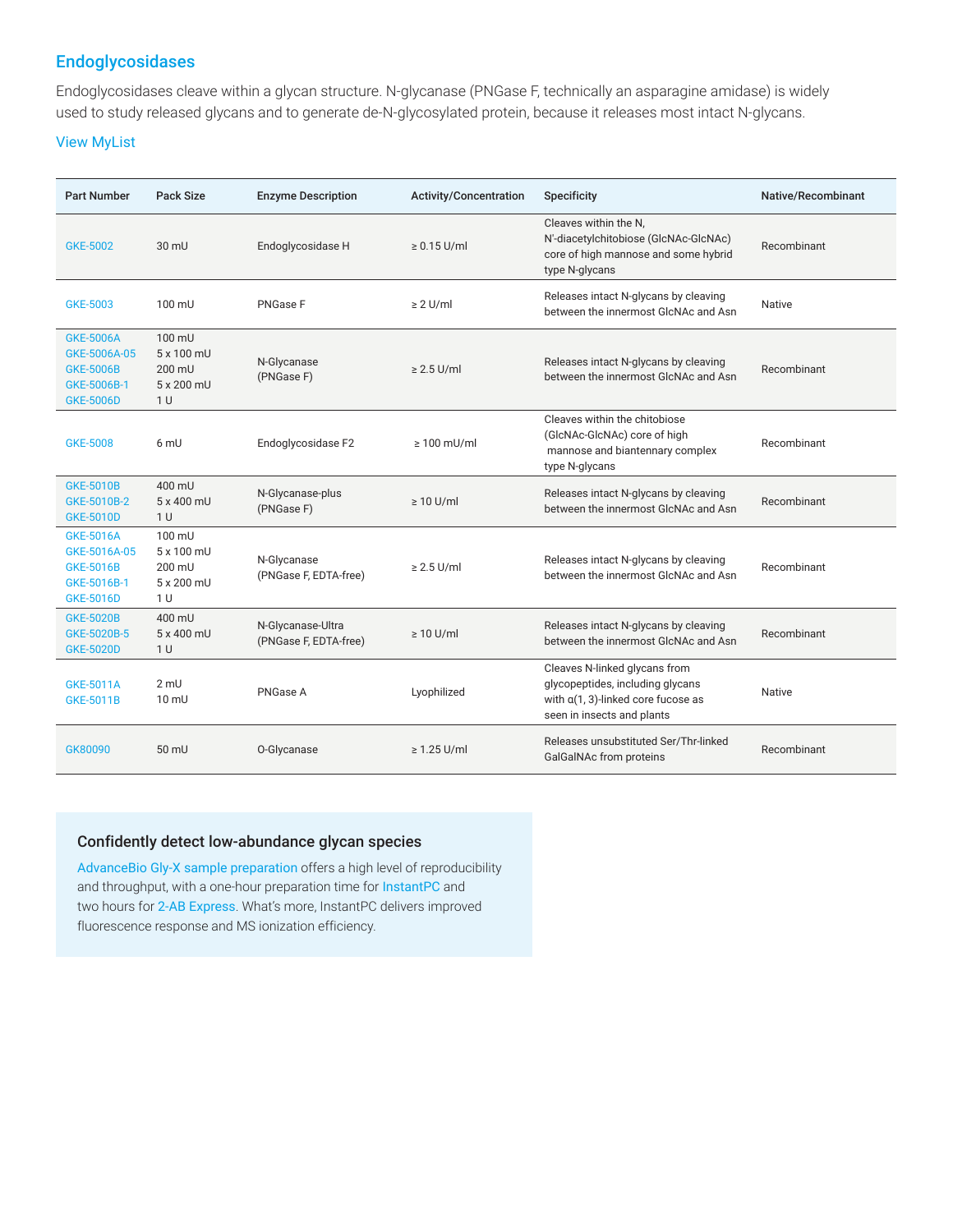## Exoglycosidases

Exoglycosidases cleave exposed or "terminal" monosaccharide residue from glycans. Commonly used exoglycosidases include galactosidase for deglycosylation and sialidase (neuraminidase) for desialylation of released glycans, glycoproteins, or cells.

## [View MyList](https://chem.agilent.com/common/registrationInterim.jsp?rtulid=Z2w3NDMzMTc3MjQ=)

| <b>Part Number</b>      | Pack Size              | <b>Enzyme Description</b>                        | <b>Activity/Concentration</b> | Specificity                                                                                                                                                                            | Native/Recombinant |
|-------------------------|------------------------|--------------------------------------------------|-------------------------------|----------------------------------------------------------------------------------------------------------------------------------------------------------------------------------------|--------------------|
| GK80040                 | 1 U                    | Sialidase A                                      | $\geq 5$ U/ml                 | Releases $\alpha(2, 3)$ -, $\alpha(2, 6)$ -, $\alpha(2, 8)$ -,<br>and $a(2, 9)$ -linked sialic acid from<br>oligosaccharides and glycoproteins                                         | Recombinant        |
| GK80045                 | 1 <sub>U</sub>         | Sialidase A-51                                   | $\geq 5$ U/ml                 | Releases $\alpha(2, 3)$ -, $\alpha(2, 6)$ -, $\alpha(2, 8)$ -,<br>and $a(2, 9)$ -linked sialic acid from<br>oligosaccharides and glycoproteins                                         | Recombinant        |
| GK80046                 | 1 U                    | Sialidase A-66                                   | $\geq 5$ U/ml                 | Releases $\alpha(2, 3)$ -, $\alpha(2, 6)$ -, $\alpha(2, 8)$ -,<br>and $a(2, 9)$ -linked sialic acid from<br>oligosaccharides and glycoproteins                                         | Recombinant        |
| GK80043                 | 300 mU<br>each isoform | Sialidase A Sampler Kit                          | $\geq 5$ U/ml                 | Releases $\alpha(2, 3)$ -, $\alpha(2, 6)$ -, $\alpha(2, 8)$ -,<br>and $\alpha$ (2, 9)-linked sialic acid from<br>oligosaccharides and glycoproteins                                    | Recombinant        |
| GK80030                 | 1 <sub>U</sub>         | Sialidase C                                      | $\geq 10$ U/ml                | Releases a(2-3, 6)-linked sialic acid from<br>oligosaccharides, glycoproteins, complex<br>carbohydrates                                                                                | Recombinant        |
| GK80021                 | 3 U                    | Sialidase S                                      | Lyophilized                   | Releases $\alpha$ (2-3)-linked sialic acid<br>from complex carbohydrates                                                                                                               | Recombinant        |
| GK80085                 | 5U                     | $\alpha$ (1-3, 4, 6)-Galactosidase               | $\geq 80$ U/ml                | Releases nonreducing terminal<br>$\alpha(1-3, 4, 6)$ -linked galactose from<br>oligosaccharides                                                                                        | Recombinant        |
| GKX-5012                | 5 U                    | $\beta$ (1-4, 6)-Galactosidase                   | Lyophilized                   | Enzyme hydrolyses nonreducing terminal<br>$Gal\beta(1-6)GlcNAc$ and Gal $\beta(1-4)GlcNAc$ .<br>$Gal\beta(1-3)GICNAC is hydrolyzed slowly$                                             | Native             |
| GKX-5013                | 0.5U                   | $\beta$ (1-3, 4)-Galactosidase                   | $\geq 5$ U/ml                 | Enzyme hydrolyzes nonreducing terminal<br>galactose $\beta$ (1-3) and $\beta$ (1-4) linkages                                                                                           | <b>Native</b>      |
| GK80080                 | 200 mU                 | $\beta$ (1-4)-Galactosidase                      | $\geq$ U/ml                   | Releases nonreducing terminal<br>$\beta$ (1-4)-linked galactose from<br>oligosaccharides and glycoproteins                                                                             | Recombinant        |
| GKX-5003                | 5U                     | β-N-Acetylhexosaminidase                         | $\geq 50$ U/ml                | Releases nonreducing terminal $\beta$ (1-2, 3, 4,<br>6)-linked N-acetylglucosamine (GlcNAc) and<br>N-acetylgalactosamine (GalNAc) residues                                             | <b>Native</b>      |
| GK80050                 | 1.6U                   | <b>B-N-Acetylhexosaminidase</b>                  | $\geq 40$ U/ml                | Enzyme cleaves all nonreducing terminal<br>β-linked N-acetylglucosamine (GlcNAc)                                                                                                       | Recombinant        |
| GKX-5023                | 15U                    | $\beta$ (1-2, 3, 4, 6)<br>N-Acetylhexosaminidase | $\geq$ 300 U/ml               | Releases nonreducing terminal $\beta$ (1-2, 3, 4,<br>6)-linked N-acetylglucosamine (GlcNAc) and<br>N-acetylgalactosamine (GalNAc) residues                                             | <b>Native</b>      |
| GK80075                 | $2 \text{ mU}$         | $\alpha$ (1-2)-Mannosidase                       | $\geq$ 25 mU/ml               | Releases a(1-2)-linked mannose residues from<br>the nonreducing terminus of oligosaccharides                                                                                           | Recombinant        |
| GKX-5010<br>GKX-5010-50 | 10U<br>5 x 10 U        | $\alpha$ (1-2, 3, 6)-Mannosidase                 | $\geq 150$ U/ml               | Releases nonreducing terminal $\alpha$ (1-2, 3,<br>6)-linked mannose from oligosaccharides                                                                                             | Recombinant        |
| GK80060                 | 1 <sub>U</sub>         | Sialidase V                                      | $\geq 5$ U/ml                 | Releases $\alpha$ (2, 3)-, and $\alpha$ (2, 6)-linked sialic acid<br>from oligosaccharides and glycoproteins. Also<br>shows limited activity toward $a(2, 8)$ -linked<br>sialic acids. | Recombinant        |